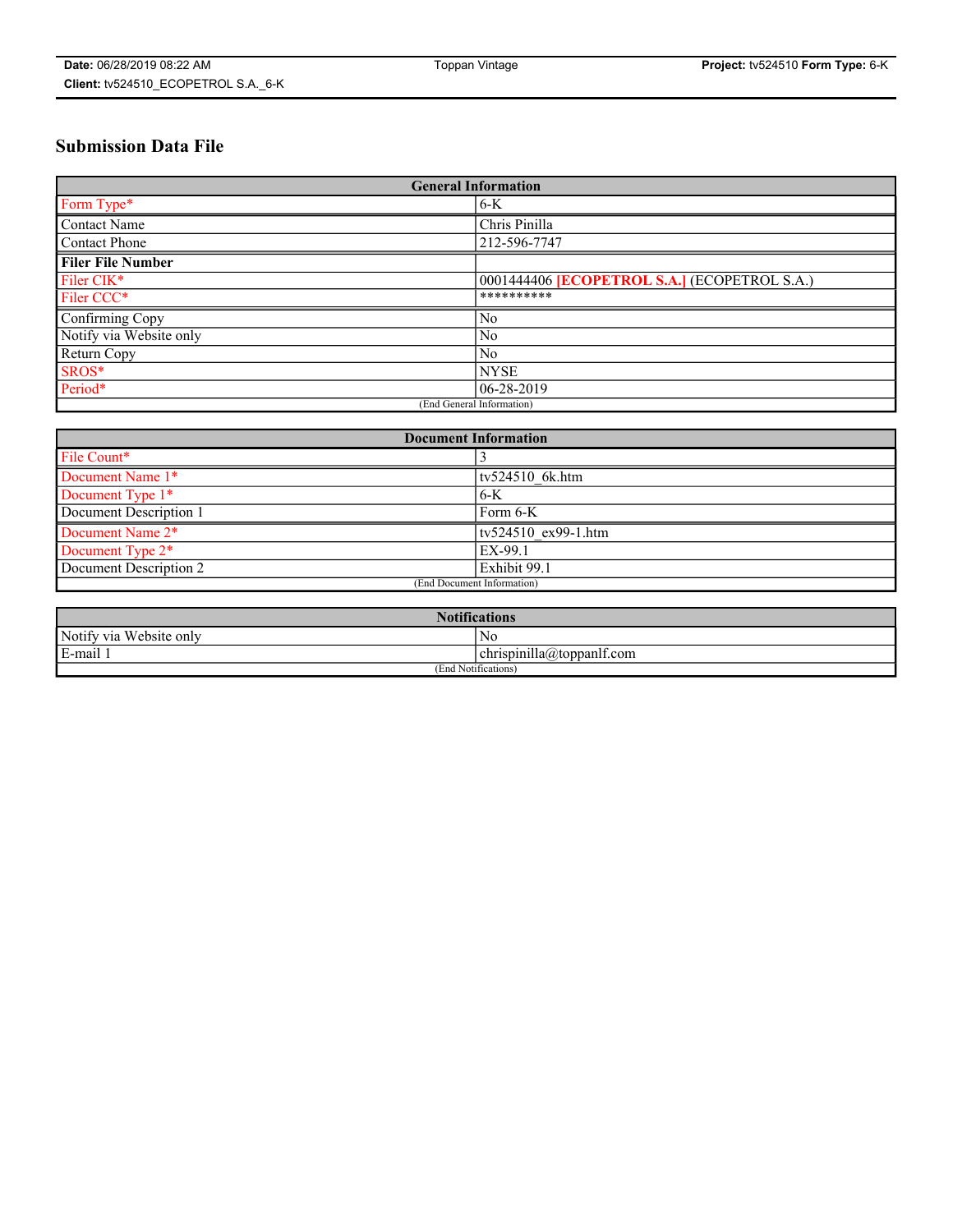#### **UNITED STATES SECURITIES AND EXCHANGE COMMISSION Washington, D.C. 20549**

### **FORM 6-K**

#### **REPORT OF FOREIGN PRIVATE ISSUER PURSUANT TO RULE 13a-16 OR 15d-16 UNDER THE SECURITIES EXCHANGE ACT OF 1934**

For the month of June, 2019

Commission File Number 001-34175

## ECOPETROL S.A.

(Exact name of registrant as specified in its charter)

N.A.

(Translation of registrant's name into English)

COLOMBIA

(Jurisdiction of incorporation or organization)

Carrera 13 No. 36 – 24 BOGOTA D.C. – COLOMBIA

(Address of principal executive offices)

Indicate by check mark whether the registrant files or will file annual reports under cover of Form 20-F or Form 40-F.

Form 20-F  $\boxtimes$  Form 40-F  $\Box$ 

Indicate by check mark if the registrant is submitting the Form 6-K in paper as permitted by Regulation S-T Rule 101(b)(1)

 $Yes \Box$  No  $\boxtimes$ 

Indicate by check mark if the registrant is submitting the Form 6-K in paper as permitted by Regulation S-T Rule 101(b)(7)

 $Yes \Box$  No  $\boxtimes$ 

Indicate by check mark whether the registrant by furnishing the information contained in this form is also thereby furnishing the information to the Commission pursuant to Rule 12g3-2(b) under the Securities Exchange Act of 1934.

 $Yes \Box$  No  $\boxtimes$ 

If "Yes" is marked, indicate below the file number assigned to the registrant in connection with Rule 12g3-2(b): 82-  $N/A$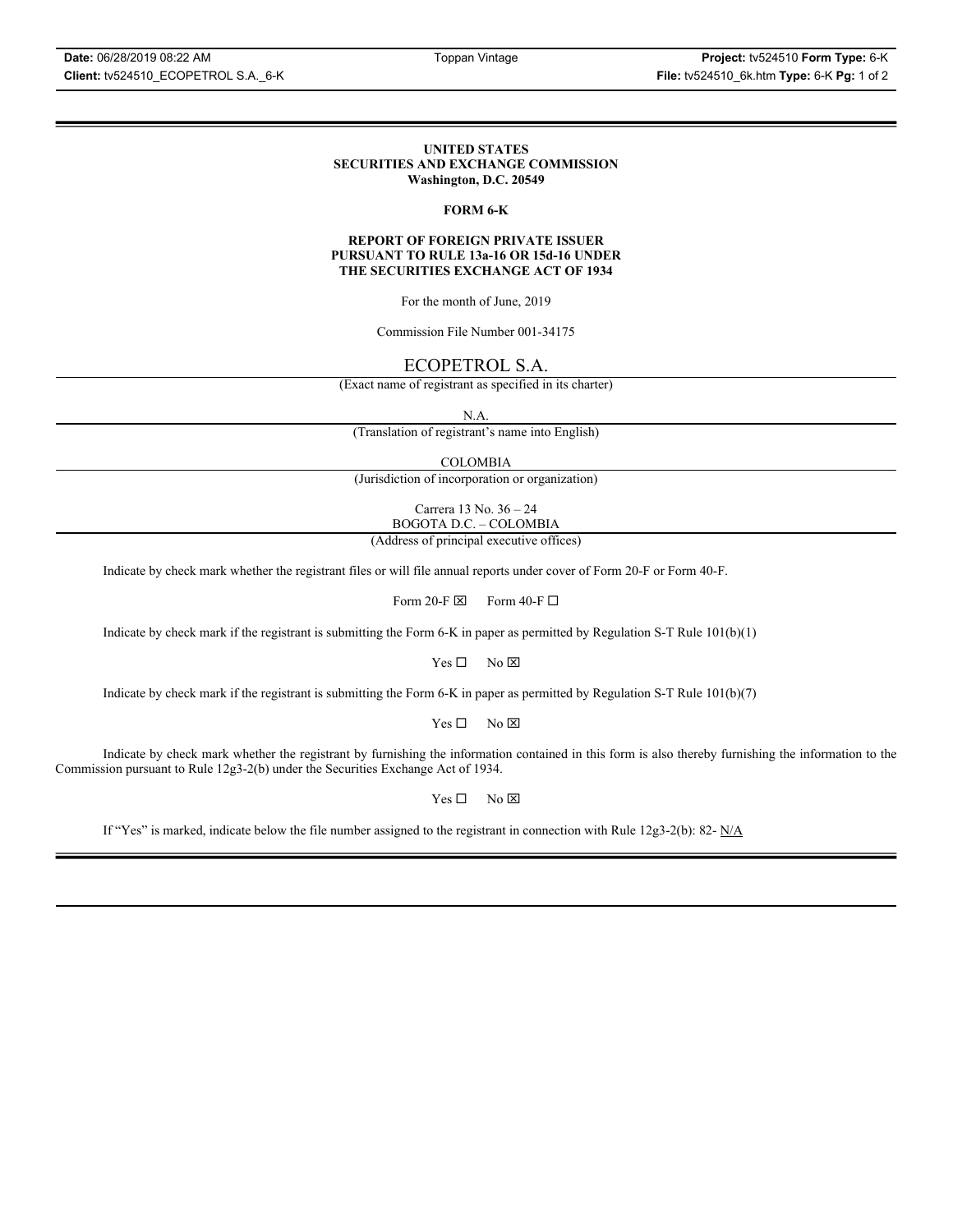### **SIGNATURES**

Pursuant to the requirements of the Securities Exchange Act of 1934, the registrant has duly caused this report to be signed on its behalf by the undersigned, thereunto duly authorized.

Ecopetrol S.A.

By: /s/ Jaime Caballero Uribe

Name: Jaime Caballero Uribe Title: Chief Financial Officer

Date: June 28, 2019